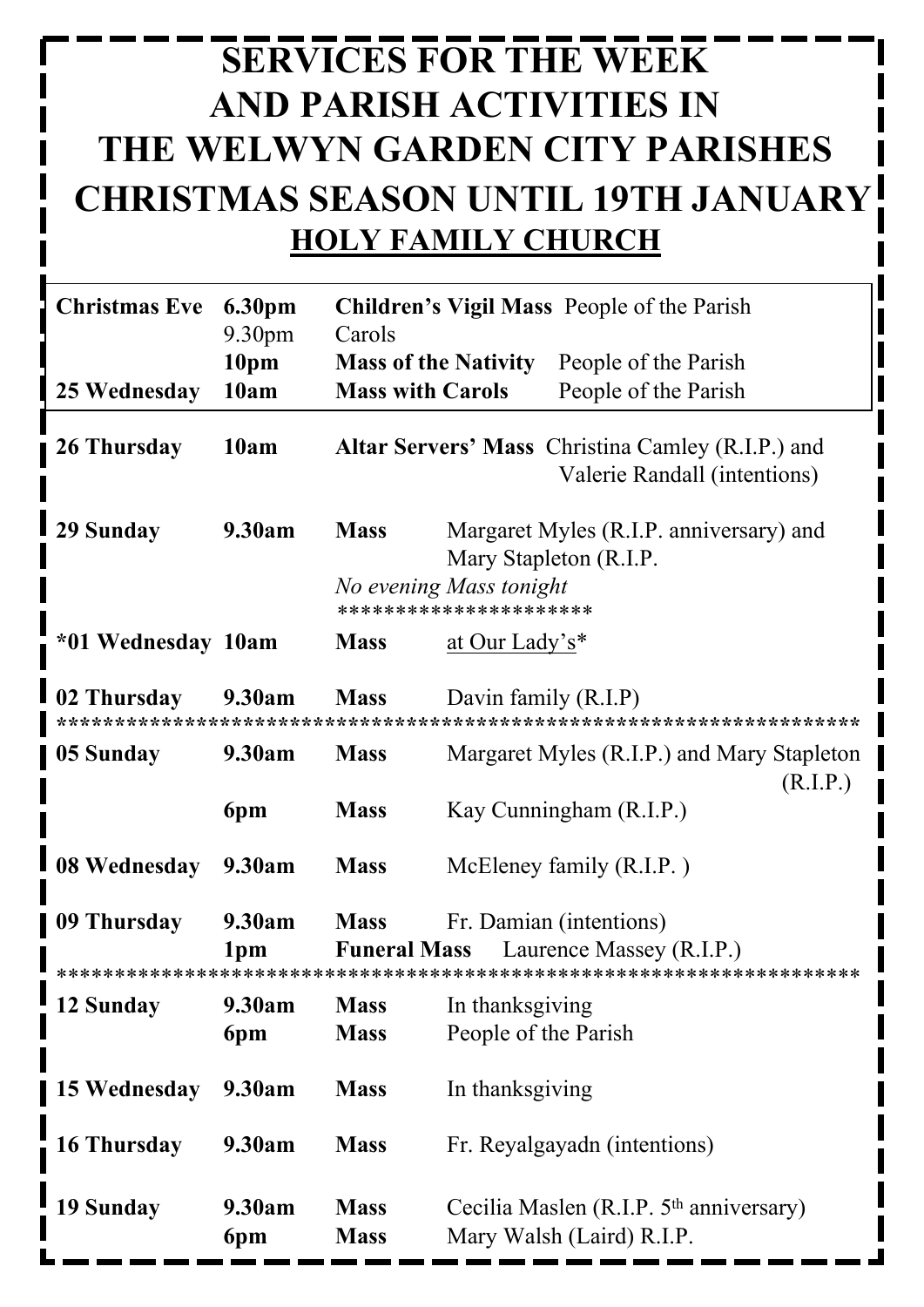|                          | <b>ST. BONAVENTURE'S CHURCH</b> |                            |                                                                              |  |
|--------------------------|---------------------------------|----------------------------|------------------------------------------------------------------------------|--|
| 24 Tuesday               | 9.30am                          | <b>Mass</b>                | Agnes Brophy (R.I.P.)                                                        |  |
| <b>Christmas Eve</b>     | 6pm<br>10.30 <sub>pm</sub>      | Carols                     | <b>Children's Vigil Mass</b> People of the Parish                            |  |
| 25 Wednesday             | 11 <sub>pm</sub><br>9am         | <b>Mass with Carols</b>    | <b>Mass of the Nativity</b><br>People of the Parish<br>People of the Parish  |  |
| 26 Thursday              | 10am                            |                            | <b>Altar Servers' Mass</b> at Holy Family                                    |  |
| 27 Friday                | 10am                            | <b>Mass</b>                | Agnes Brophy (R.I.P.)                                                        |  |
| 28 Saturday              | 10am                            | <b>Mass</b>                | Danny Kennoy (R.I.P.)                                                        |  |
| 29 Sunday                | 8am<br>10.30am                  | <b>Mass</b><br><b>Mass</b> | Mrs Judy Sequeira (special intention)<br>May Cummins (R.I.P.)                |  |
| 31 Tuesday               | 9.30am                          | <b>Mass</b>                | Agnes Brophy (R.I.P.)                                                        |  |
| 03 Friday                | 6.30am<br>9.30am                | <b>Mass</b><br><b>Mass</b> | People of the Parishes<br>Diana Attard (R.I.P. anniversary)                  |  |
| 04 Saturday              | 10am                            | <b>Mass</b>                | Diana Attard (R.I.P. anniversary)                                            |  |
| 05 Sunday                | 8am<br>10.30am                  | <b>Mass</b><br><b>Mass</b> | Dominic D'Souza (R.I.P.)<br>Diana Attard (R.I.P. anniversary)                |  |
| 07 Tuesday               | 9.30am                          | <b>Mass</b>                | Nessa $(R.I.P.)$                                                             |  |
| 10 Friday<br>11 Saturday | 9.30am<br>10am                  | <b>Mass</b><br><b>Mass</b> | Paul Kennoy (sick)<br>Deborah Martin (R.I.P.)                                |  |
| 12 Sunday                | 8am<br>10.30am                  | <b>Mass</b><br><b>Mass</b> | Thanksgiving for recovery<br>Private intention                               |  |
| 14 Tuesday               | 9.30am                          | <b>Mass</b>                | People of the Parish                                                         |  |
| 17 Friday<br>18 Saturday | 9.30am<br>10am                  | <b>Mass</b><br><b>Mass</b> | Margaret and Alan Staples (intentions)<br>Ethna McShane (R.I.P. Anniversary) |  |
| 19 Sunday                | 8am<br>10.30am                  | <b>Mass</b><br><b>Mass</b> | Thanksgiving for recovery<br>John Brennen (R.I.P.)                           |  |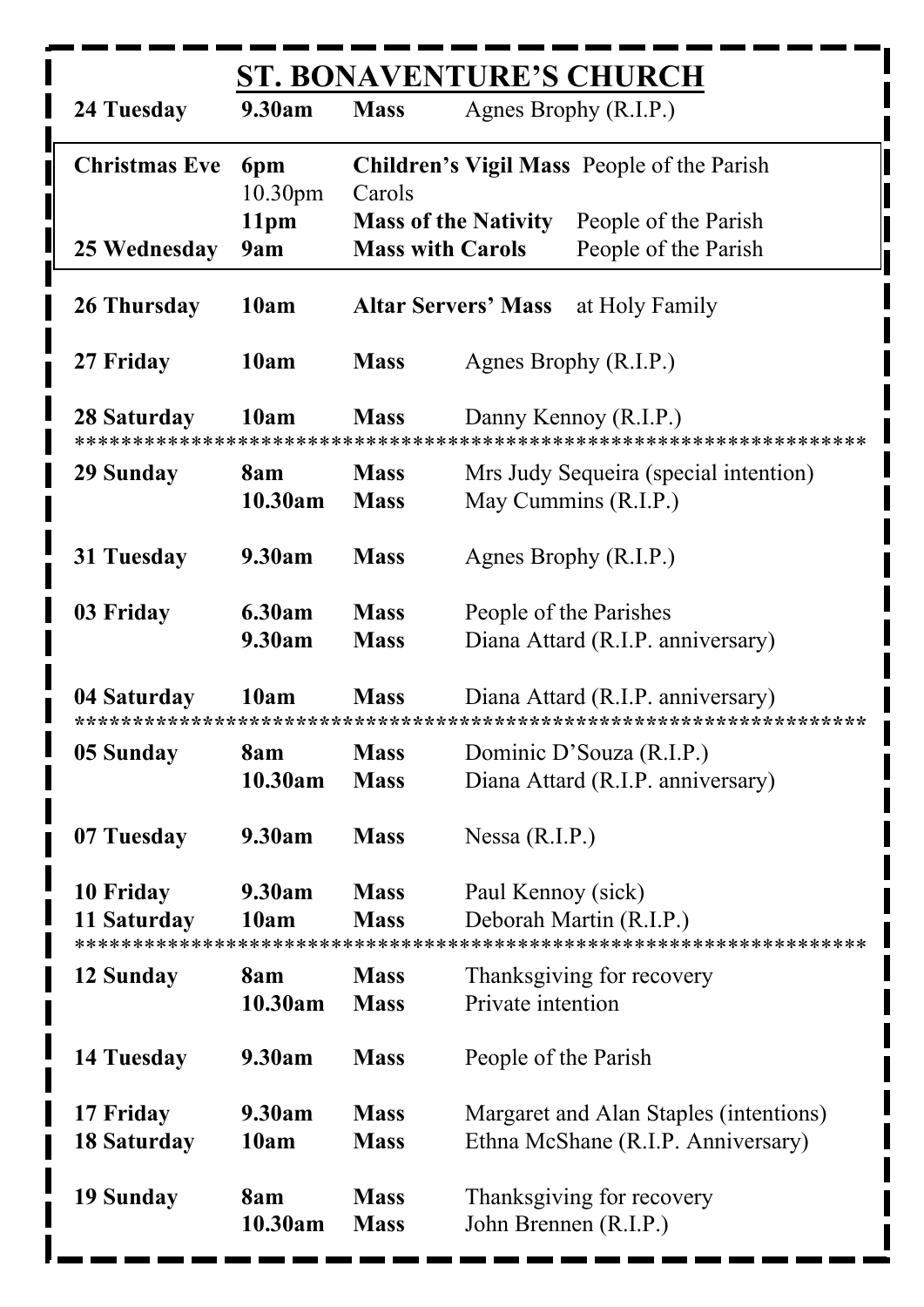| <b>OUR LADY, QUEEN OF APOSTLES CHURCH</b> |                     |                         |                                                     |  |
|-------------------------------------------|---------------------|-------------------------|-----------------------------------------------------|--|
| 23 Monday                                 | 9.30am              | <b>Mass</b>             | Frank McCullagh (R.I.P.)                            |  |
| <b>Christmas Eve</b>                      | 5pm                 |                         | Children's Vigil Mass People of the Parish          |  |
|                                           | 8.30 <sub>pm</sub>  | Carols                  |                                                     |  |
|                                           | 9pm                 |                         | <b>Mass of the Nativity</b><br>People of the Parish |  |
| 25 Wednesday                              | 11am                | <b>Mass with Carols</b> | People of the Parish                                |  |
| 26 Thursday                               | 10am                |                         | <b>Altar Servers' Mass at Holy Family</b>           |  |
| 27 Friday                                 |                     | No evening Mass today   |                                                     |  |
|                                           |                     |                         |                                                     |  |
| 28 Saturday                               | 6pm                 | <b>Mass</b>             | Christina Bonass (R.I.P. anniversary)               |  |
| 29 Sunday                                 | 11.30am             | <b>Mass</b>             | Eileen Brannan (R.I.P.)                             |  |
| <b>30 Monday</b>                          | 9.30am              | <b>Mass</b>             | Gertie Brannan's intentions                         |  |
|                                           | 12.30 <sub>pm</sub> |                         | Funeral Mass Mary Robertson R.I.P.                  |  |
|                                           |                     |                         |                                                     |  |
| 31 Tuesday                                | 7pm                 | <b>Mass</b>             | Eddie and Rose O'Reilly (R.I.P. anniversary)        |  |
|                                           |                     |                         |                                                     |  |
| 01 Wednesday                              | 10am                | <b>Mass</b>             | People of the Parish                                |  |
| 03 Friday                                 | 7 <sub>pm</sub>     | <b>Mass</b>             | Patrick and Sheila O'Reilly (R.I.P. anniversary)    |  |
|                                           |                     |                         |                                                     |  |
| 04 Saturday                               | 6pm                 | <b>Mass</b>             | Sean Cox's intentions                               |  |
| 05 Sunday                                 | 11.30am             | <b>Mass</b>             | Chris Doocey (R.I.P.)                               |  |
|                                           | 9.30am              | <b>Mass</b>             |                                                     |  |
| 06 Monday                                 |                     |                         | Ena Richardson (R.I.P.)                             |  |
| 07 Tuesday                                | 7pm                 | <b>Mass</b>             | Tracey Laycock (R.I.P. anniversary)                 |  |
|                                           |                     |                         |                                                     |  |
| 10 Friday                                 | 7pm                 | <b>Mass</b>             | Mary Robertson (R.I.P.)                             |  |
|                                           | 7.30 <sub>pm</sub>  |                         | <b>Restoration Holy Hour</b>                        |  |
| 11 Saturday                               | 6pm                 | <b>Mass</b>             | Margaret Toase (R.I.P.)                             |  |
| 12 Sunday                                 | 11.30am             | <b>Mass</b>             | Brian Sturt (R.I.P. anniversary)                    |  |
|                                           |                     |                         |                                                     |  |
| 13 Monday                                 | 9.30am              | <b>Mass</b>             | Ethel Grayson (R.I.P. anniversary)                  |  |
|                                           |                     |                         |                                                     |  |
| 14 Tuesday                                | 10am                | <b>Mass</b>             | Barbara Simms (R.I.P.)                              |  |
| 17 Friday                                 | 7pm                 | <b>Mass</b>             | <b>Bridget Glesson's intentions</b>                 |  |
|                                           |                     |                         |                                                     |  |
| 18 Saturday                               | 6pm                 | <b>Mass</b>             | Deborah Martin (R.I.P.)                             |  |
| 19 Sunday                                 | 11.30am             | <b>Mass</b>             | Ini Ebong and Uwana Ekpatt's intentions             |  |